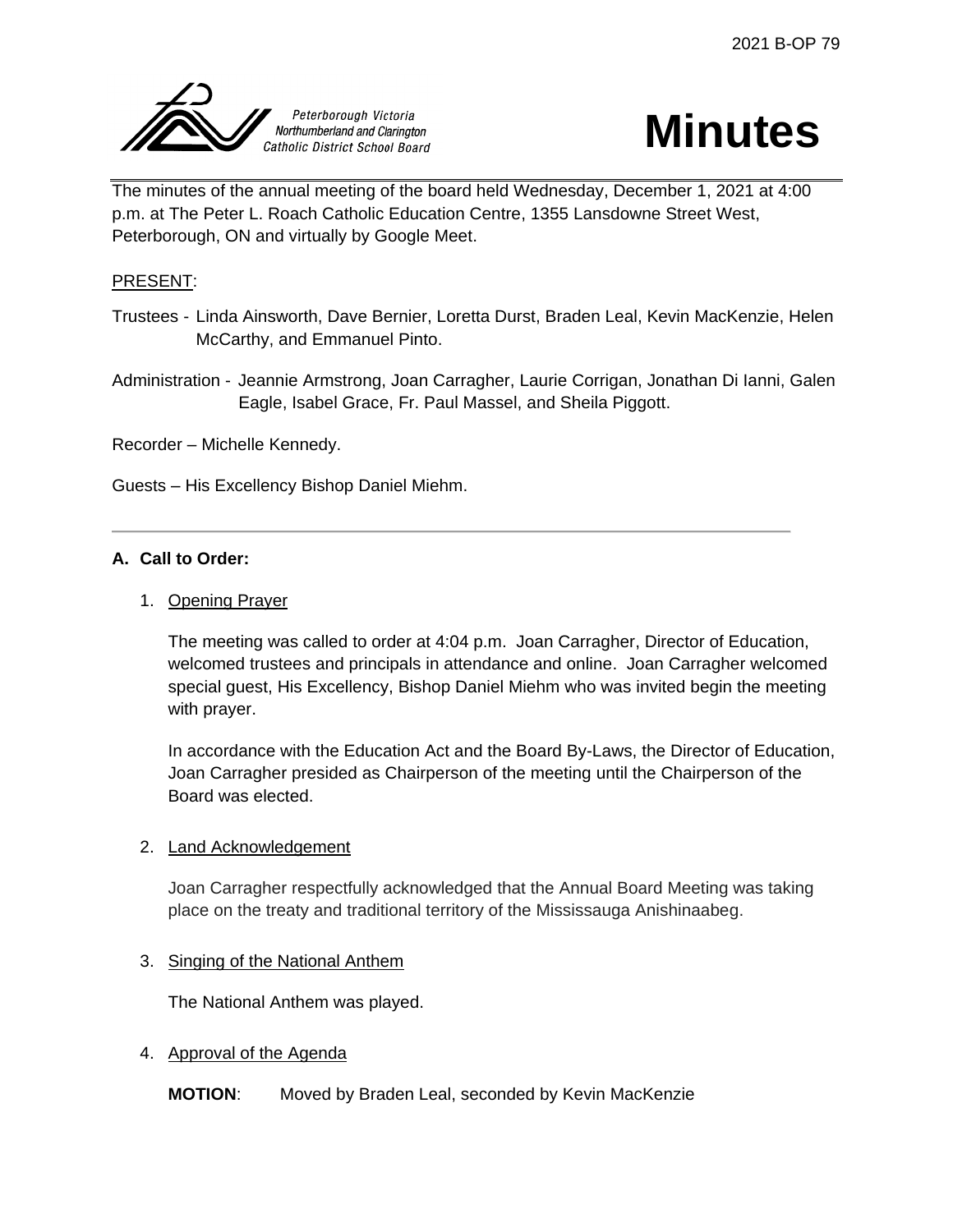that the agenda be approved.

Carried.

## 5. Declarations of Conflicts of Interest.

There were no declarations of conflicts of interest.

### 6. Director's Remarks

The Director of Education, Joan Carragher gave opening remarks to thank the trustees for their continued service to Catholic education. Joan Carragher highlighted the various challenges presented by the global pandemic, as well as the achievements and successes of the board of trustees and the demonstrated commitment to supporting students and staff at all levels of the organization. Joan Carragher offered her prayers for the trustees as they enter the new year and fulfill their call to serve students, community, and the church.

### **B. Recommended Actions:**

### 1. Appointment of the two tellers.

Due to the need to have electronic voting, the assistance of individuals to act as tellers to distribute, collect electronic ballots and report the results of the vote electronically was deemed necessary.

**MOTION**: Moved by Emmanuel Pinto, seconded by Linda Ainsworth

that Michelle Kennedy and Vicki Blakely act as electronic tellers.

Carried.

Two superintendents were also required to oversee and verify the results of the electronic vote.

**MOTION**: Moved by Helen McCarthy, seconded by Loretta Durst

that Laurie Corrigan be appointed as a teller to oversee the electronic vote.

Carried.

**MOTION**: Moved by Linda Ainsworth, seconded by Kevin MacKenzie

that Isabel Grace be appointed as a teller to oversee the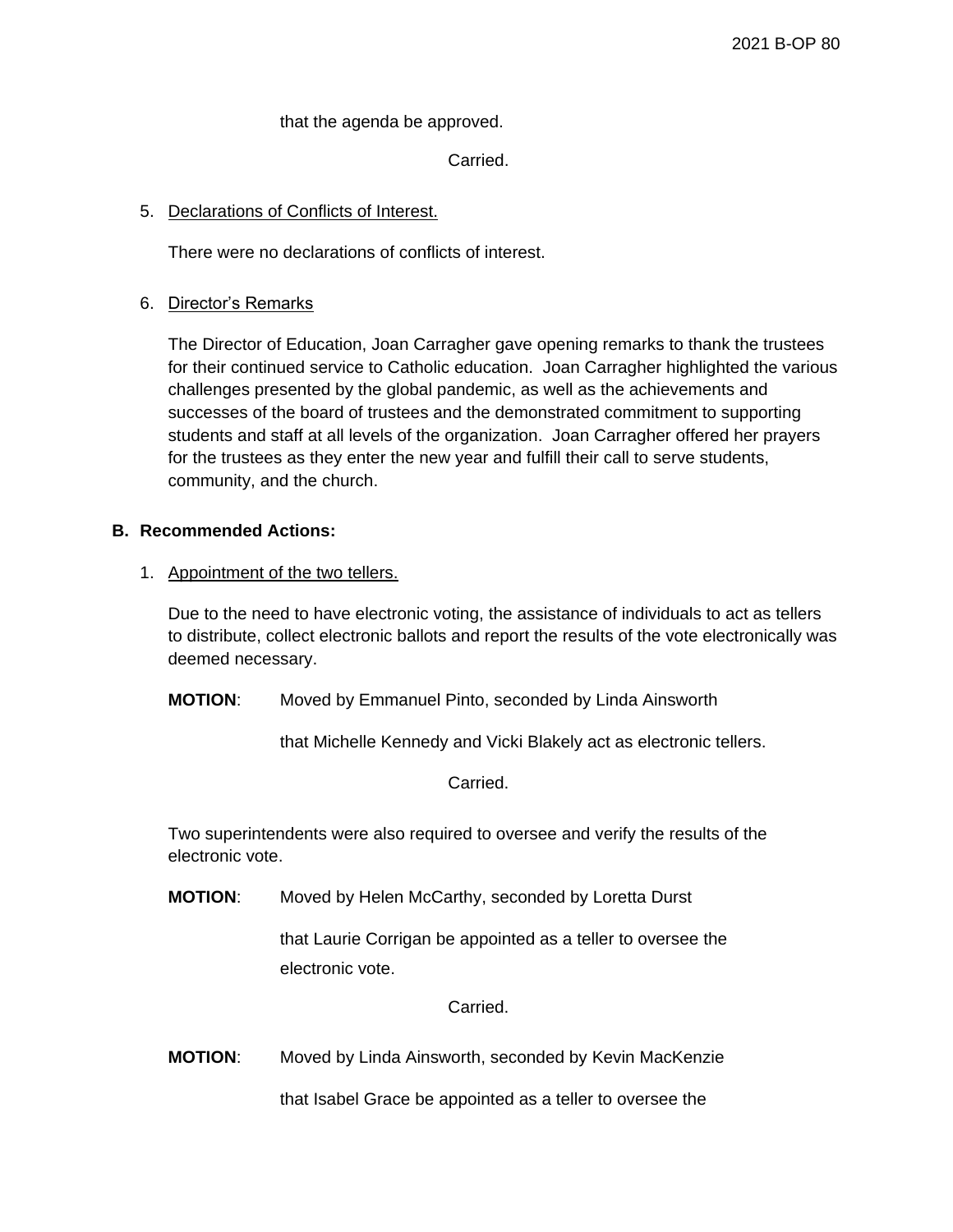electronic vote.

Carried.

## 2. Election of the Chairperson of the Board

Nominee

Braden Leal

Braden Leal was acclaimed the Chairperson of the Board for the term of December 1, 2021 to November 14, 2022.

Braden Leal was invited by the Director of Education, Joan Carragher, to move to the head of the table to assume the position of Chairperson of the meeting.

3. Election of the Vice-chairperson of the Board.

**Nominee** 

Kevin MacKenzie

Kevin MacKenzie was acclaimed the Vice-chairperson of the Board for the term of December 1, 2021 to November 14, 2022.

- 4. R.A. Approval of Chairperson as Signing Authority.
	- **MOTION**: Moved by David Bernier, seconded by Kevin MacKenzie

that the Chairperson, Braden Leal, be approved as signing authority for the Board.

Carried.

## 5. R.A. Naming of the Standing Committees.

**MOTION**: Moved by Emmanuel Pinto, seconded by Linda Ainsworth

that the following Standing Committees be approved for 2021- 2022: Chairperson's Committee, Committee-of-the-Whole, and Policy Development Committee.

Carried.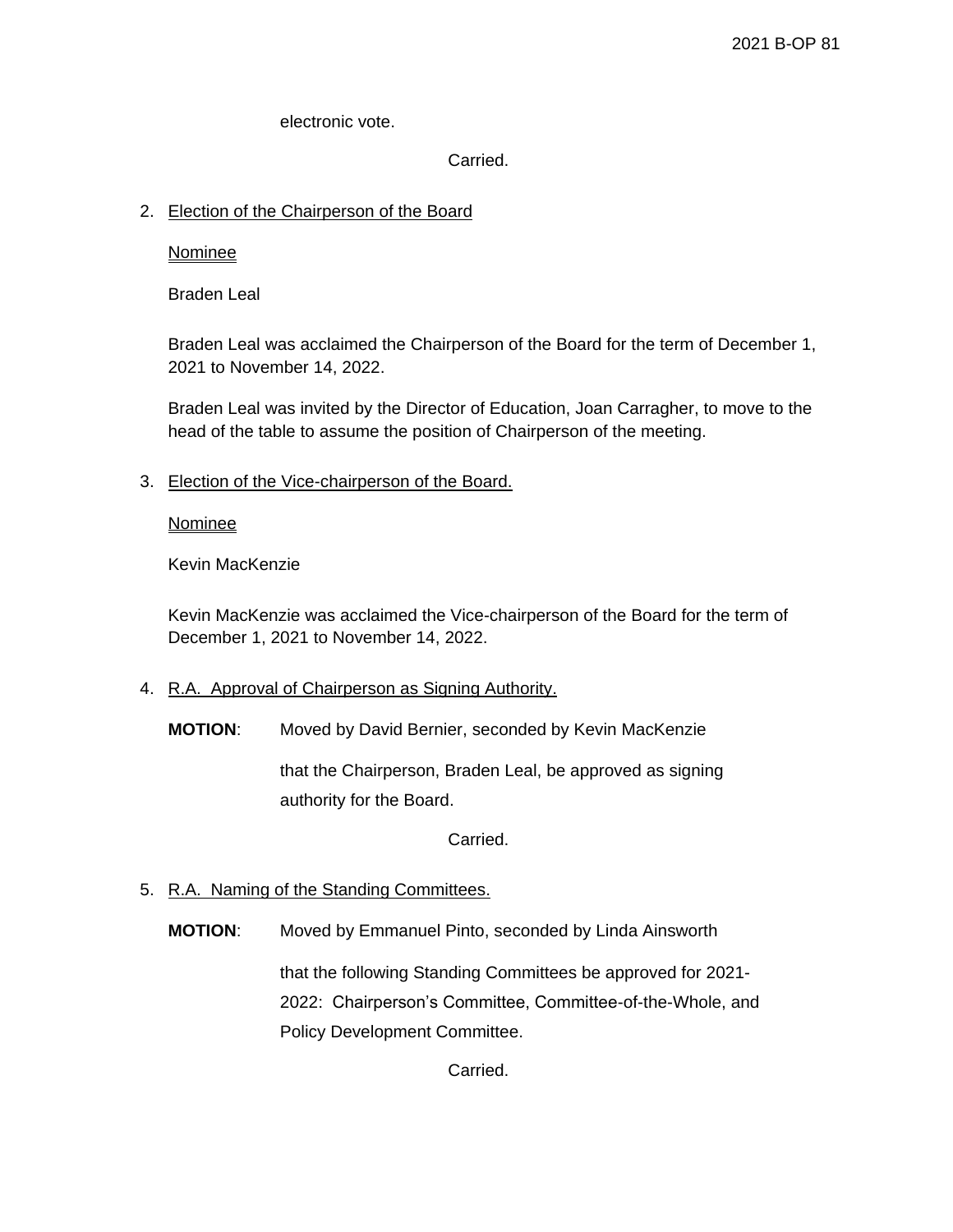## 6. Election of Standing Committee Chairpersons.

### a. Committee-of-the-Whole Chairperson

### **Nominee**

Linda Ainsworth

Linda Ainsworth was acclaimed as the Chairperson for the Committee-of-the-Whole for the term December 1, 2021 to November 14, 2022.

### b. Policy Development Chairperson.

### **Nominee**

Emmanuel Pinto

Emmanuel Pinto was acclaimed as the Chairperson for the Policy Development Committee for the term December 1, 2021 to November 14, 2022.

### 7. Election of Board Representation to Various Committees.

### a. Audit Committee

It was noted that at the inaugural board meeting in December, 2018, that David Bernier and Braden Leal were elected to the Audit Committee. Michelle Greipsma was elected to the committee when David Bernier became Board Chairperson at December 1, 2020. As a result of Michelle Griepsma's resignation David Bernier will resume his position on the committee. A position was determined vacant due to Braden Leal's acclamation as Board Chairperson and an election was held to replace him to the end of the term.

### **Nominee**

Loretta Durst

Loretta Durst was acclaimed as the trustee representative on the Audit Committee for the balance of the term December 1, 2018 to November 14, 2022.

## b. Chairperson's Committee

### Nominee

David Bernier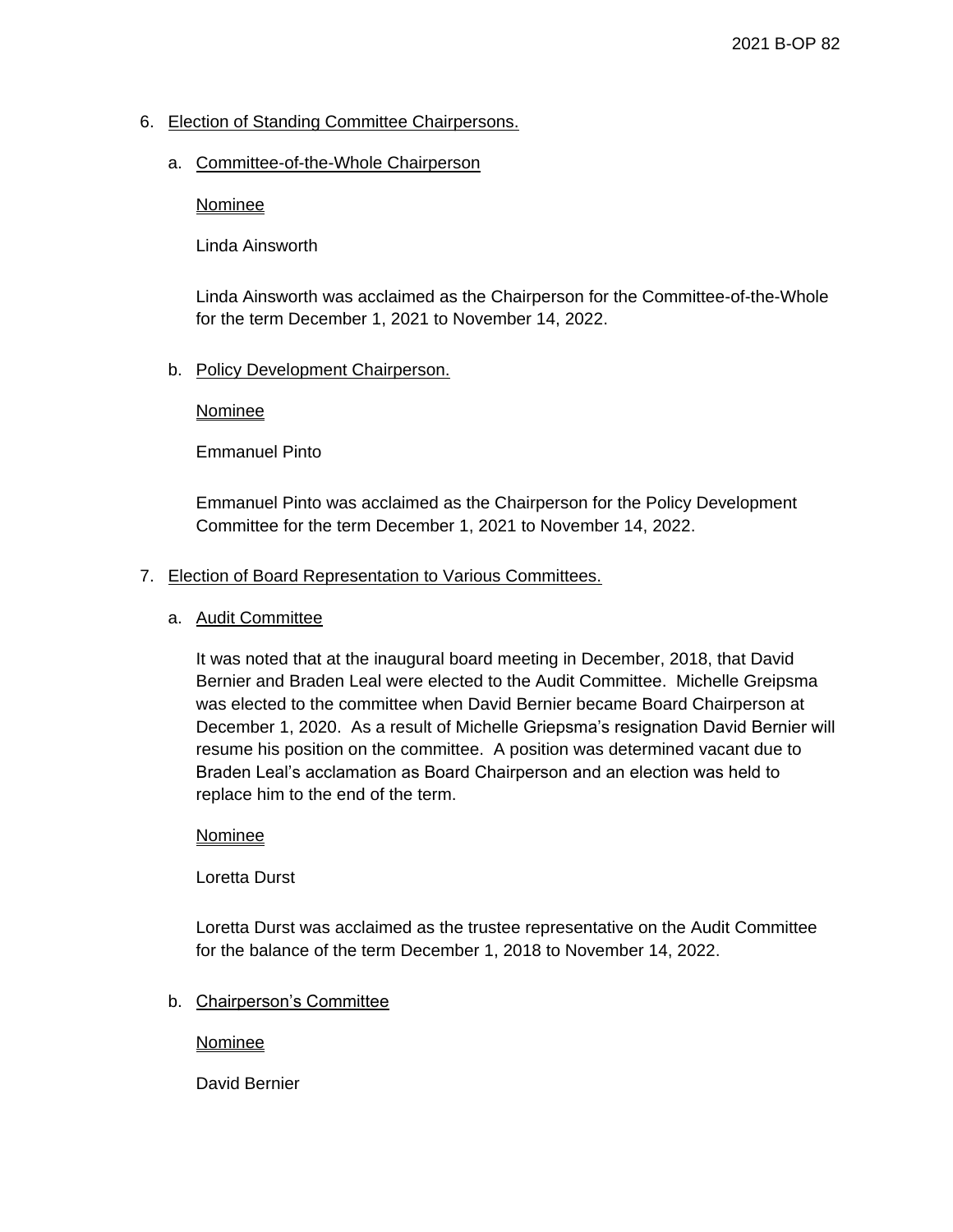David Bernier was acclaimed as trustee-at-large to the Chairperson's Committee for the term December 1, 2021 to November 14, 2022.

### c. Catholic Parent Engagement Committee

Nominee

Kevin MacKenzie

Kevin MacKenzie was acclaimed as the trustee representative on the Catholic Parent Engagement Committee for the term December 1, 2021 to November 14, 2022.

#### d. Supervised Alternative Learning (SAL) Committee.

It was explained that one trustee sits on the Supervised Alternative Learning (SAL) Committee and one alternate is designated.

**Nominees** 

David Bernier Helen McCarthy

David Bernier suggested that being there were only two nominees, he would volunteer to be the alternate representative on the SAL Committee. This suggestion was acceptable to the trustees.

Helen McCarthy was acclaimed as the trustee representative on the Supervised Alternative Learning Committee (SAL) for the term December 1, 2021 to November 14, 2022.

David Bernier was acclaimed as the alternate trustee representative on the Supervised Alternative Learning Committee (SAL) for the term December 1, 2021 to November 14, 2022.

### 8. R.A. Destroying of the Ballots.

**MOTION:** Moved by Emmanuel Pinto, seconded by Linda Ainsworth

that the ballots from the Peterborough Victoria Northumberland and Clarington Catholic District School Board 2021 Annual Meeting be destroyed.

Carried.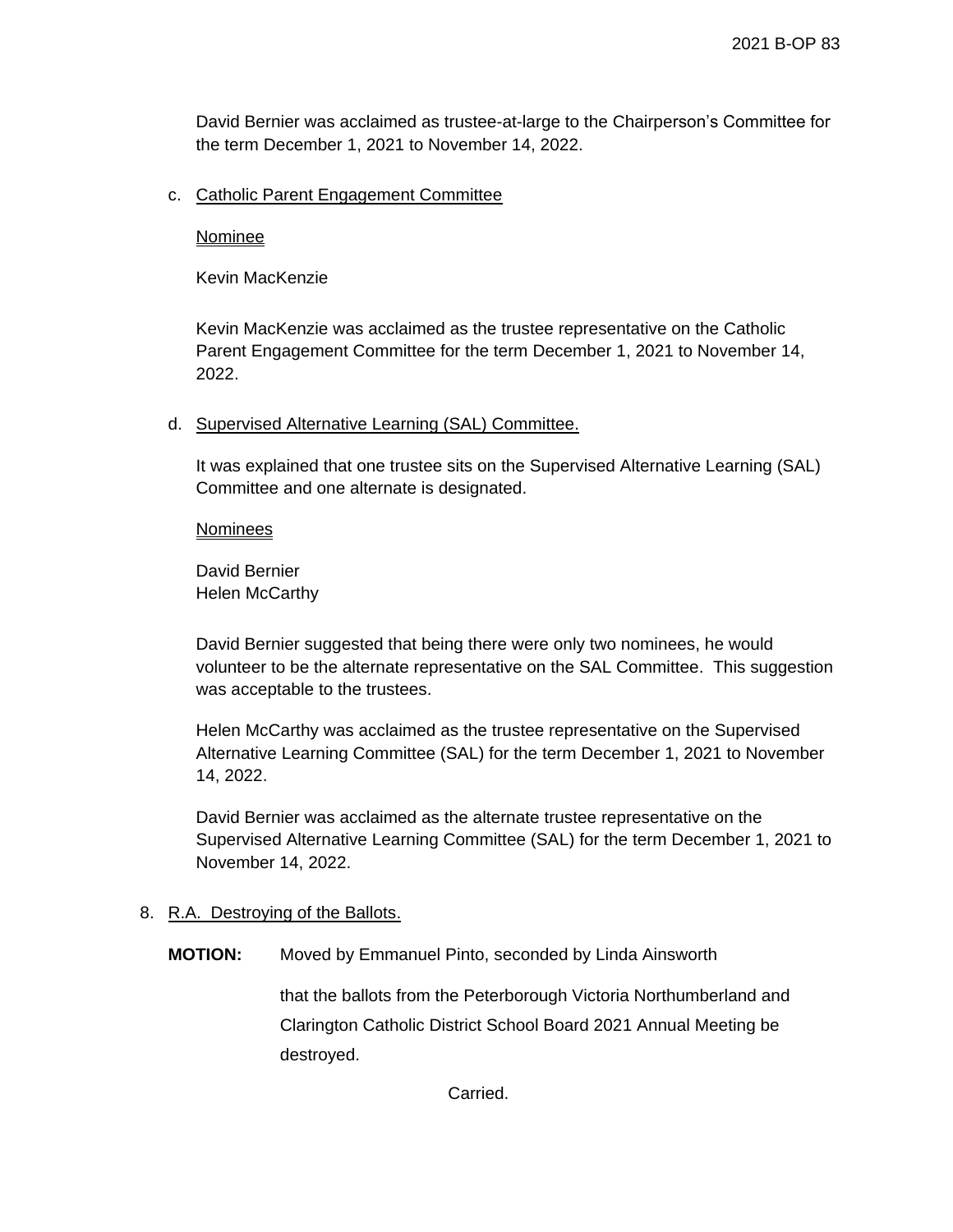## 9. Election of Board Representation to Accessibility for All Committee.

It was noted that a vacancy occurred on the Accessibility for All Committee as a result of Braden Leal's move to the position of Board Chairperson.

Nominee

David Bernier

David Bernier was acclaimed as trustee representation to the Accessibility for All Committee for the term December 1, 2021 to November 14, 2022.

### 10. R.A. Destroying of the Ballots

**MOTION:** Moved by David Bernier, seconded by Linda Ainsworth

that the ballots from the election of representation to the Accessibility for All Committee be destroyed.

Carried.

### **A. Future Meetings and Events:**

The Board Chairperson; Braden Leal, reminded the trustees to make note of the upcoming meetings as listed.

- 1. Board Meeting
	- a. Board Meeting Open Session, December 14, 2021, 6:30 p.m. (In-camera Session, 6:00 p.m.)
- 2. Standing Committee Meetings
	- a. Chairperson's Committee, January 10, 2022, 4:30 p.m.
	- b. Committee-of-the-Whole, January 10, 2022, 6:30 p.m.
	- c. Policy Development Committee, February 1, 2022, 6:30 p.m.

### 3. Other Committee Meetings.

- a. Supervised Alternative Learning Committee, December 7, 2021, 3:00 p.m.
- b. First Nation Métis Inuit Advisory Committee, December 7, 2021, 6:30 p.m.
- c. Student Council Liaison Committee, December 14, 2021, 4:15 p.m.
- d. Special Education Advisory Committee, January 12, 2022, 6:30 p.m.